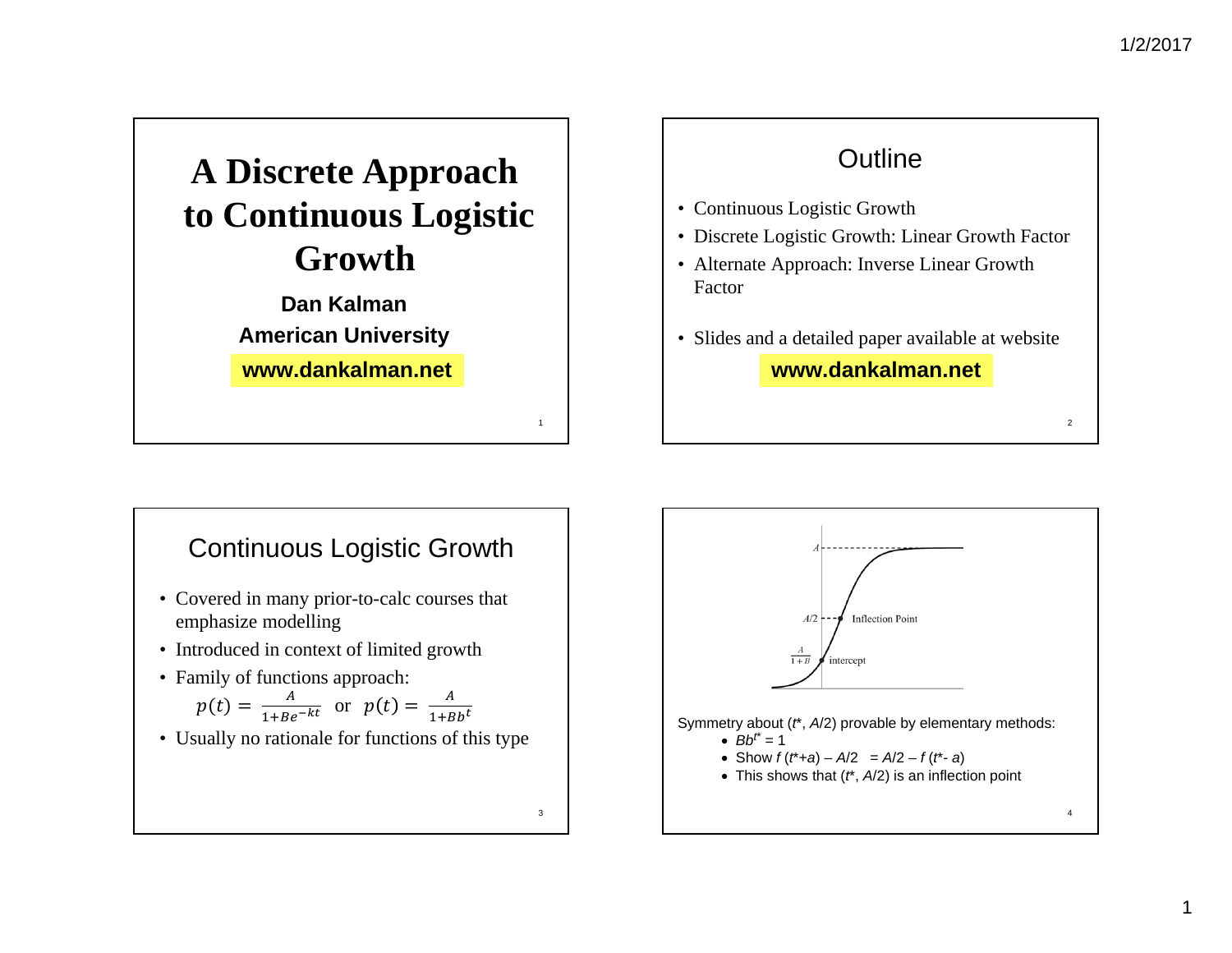6

8

# Applied Problems

- Made up problems: give a few points and solve for parameters
- Special case: postulate the location of the inflection point and the intercept
- Fitting data: estimate inflection point and intercept from graph
- Least Squares fit using built in routines on a calculator (TI 83Plus) or …

# Pedagogical Pros and Cons

### PRO

- Nice equation, graph, analysis methods
- Realistic modelling examples
- Widely used

#### **CON**

5

- Difficult to Motivate w/o calculus
- Typical quote: "*Deriving the formula for logistic growth requires techniques beyond the scope of this text, and we simply state the result.*" [Crauder, Evans, and Noell, *Functions and Change*: *A Modeling Approach to College Algebra*, 5E, Cengage p 319.]

### Discrete Logistic Growth

- Discrete model: sequence {*pn*}
- Difference equation: *pn+*<sup>1</sup> <sup>=</sup>*f*(*pn*)
- Exponential Growth:  $p_{n+1} = r \cdot p_n$ , constant *r*, unsustainable
- Refined model:  $p_{n+1} = r(p_n) \cdot p_n$ , growth factor decreases as population increases.
- "Simple" case: *<sup>r</sup>* decreases linearly with *p*:  $p_{n+1} = (-mp_n + b) \cdot p_n = m(\mathsf{L} - p_n) \cdot p_n$
- This is commonly called the discrete logistic model in texts and on webpages (refs in ms) 7

## Discrete Model Example

- Initial population = 1000
- Initial growth factor = 1.4
- Equilibrium population = 5000
- Linear equation: *r* (1000) = 1.4, *r* (5000) = 1
- *r* (*p*) = 1.5 .0001*p*
- Population model:  $p_{n+1} = r(p_n) p_n = (1.5 - .0001 p_n) p_n$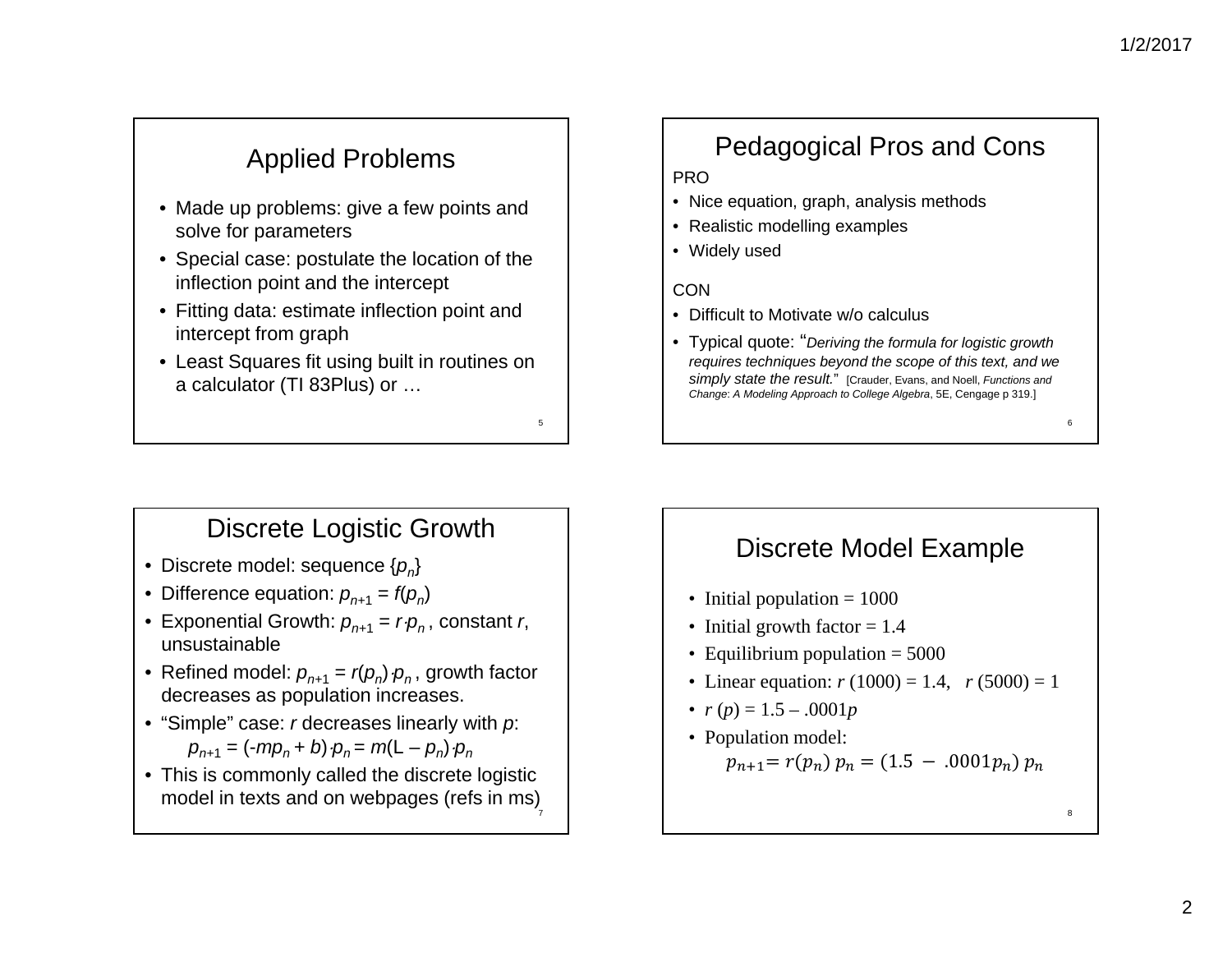





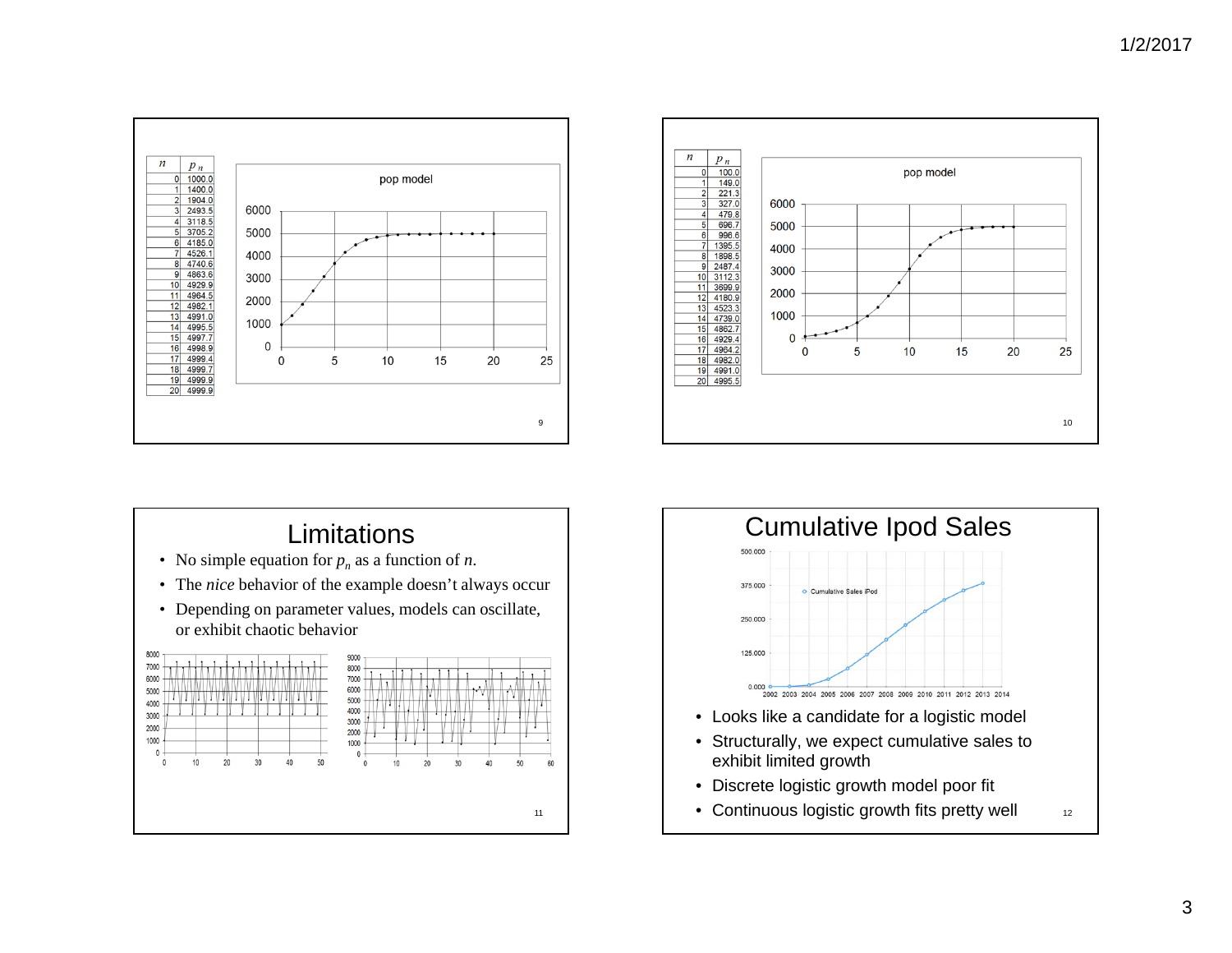





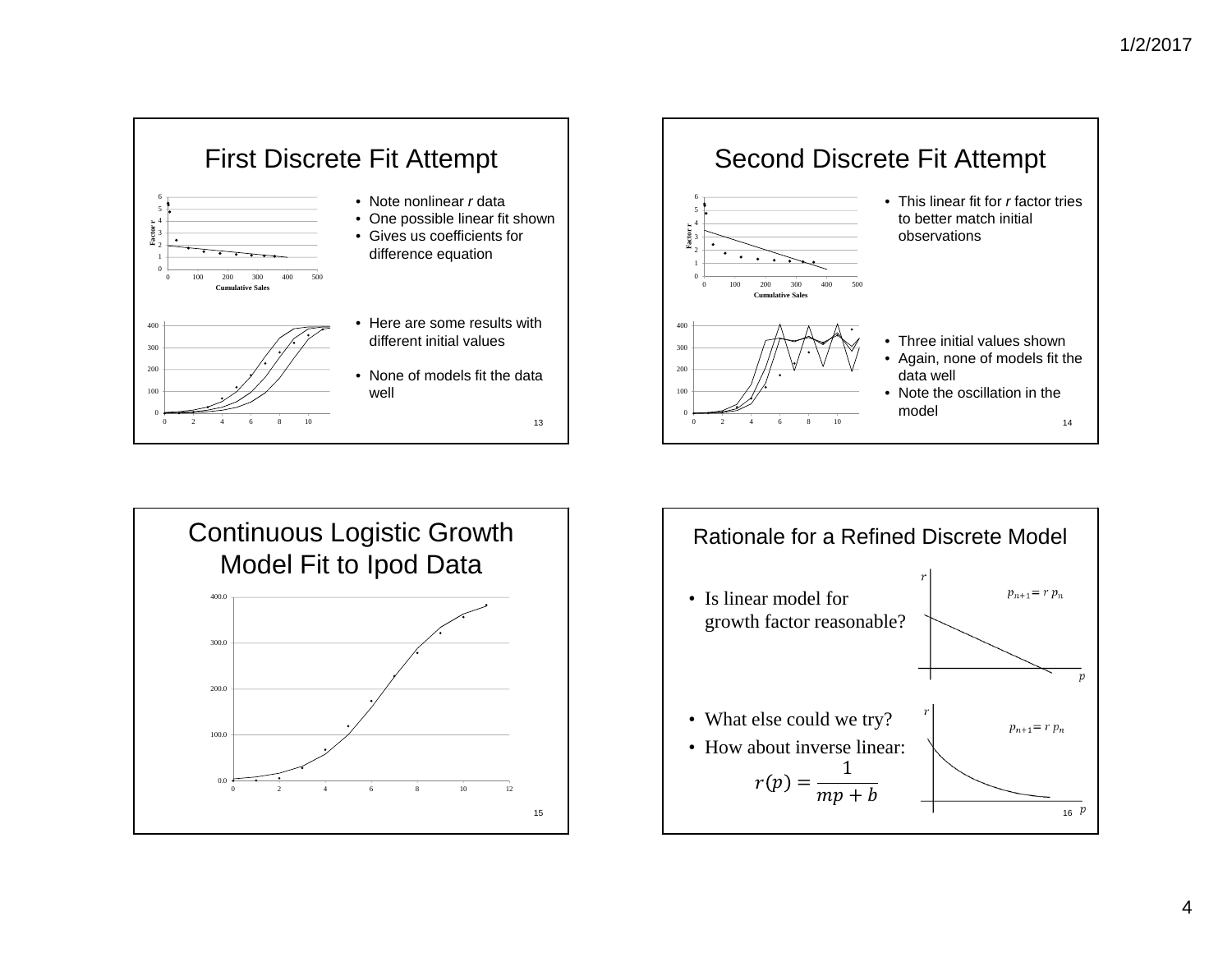### Example 1 Revisited

- Initially  $p_0 = 1000, r = 1.4$
- Equilibrium population = 5000
- $r(1000) = 1.4$ ,  $r(5000) = 1$
- Values for  $1/r$ : (1000, 1/1.4), (5000, 1)

• Linear Equation: 
$$
\frac{1}{r} = \frac{1}{14000}p + \frac{9}{14} = \frac{p+9000}{14000}
$$

$$
\bullet \ \ r(p) = \frac{14000}{p+9}
$$

• Population model:  $p_{i}$ 

$$
n+1 = r(p_n) p_n = \frac{14000p_n}{p_n + 9000}
$$





Explicit Equation for the Refined Model •  $p_{n+1} = \frac{p_n}{mp_n + b} \Rightarrow \frac{1}{p_{n+1}} = \frac{mp_n + b}{p_n} = m + b \frac{1}{p_n}$  $\bullet\,$  This is a linear diff equation in 1/ $\rho_n$ • Solution is a shifted exponential  $\frac{1}{p_n} = \alpha + \beta b^n$ •  $p_n = \frac{1}{\alpha + \beta b^n} =$  $rac{\frac{1}{\alpha}}{1+\frac{\beta}{\alpha}b^n} =$  $\frac{A}{1+Bb^n}$ • Solution to refined model is given by a continuous logistic growth equation 20